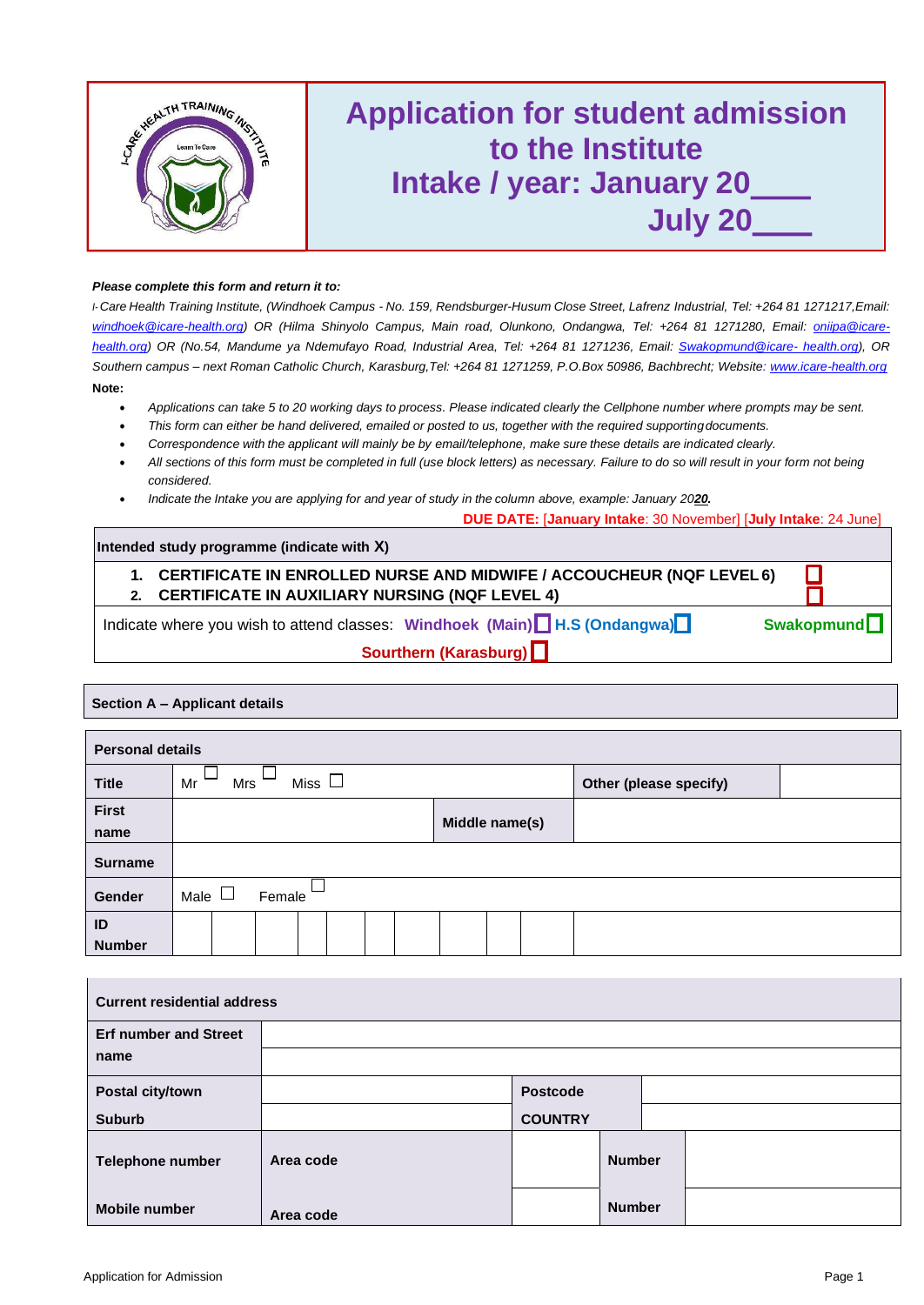| <b>Email Address</b>                                       |  |           |  |  |  |  |  |  |  |               |                   |                 |  |  |               |  |  |  |  |  |  |  |  |  |
|------------------------------------------------------------|--|-----------|--|--|--|--|--|--|--|---------------|-------------------|-----------------|--|--|---------------|--|--|--|--|--|--|--|--|--|
| <b>Current employment address</b>                          |  |           |  |  |  |  |  |  |  |               |                   |                 |  |  |               |  |  |  |  |  |  |  |  |  |
| $\Box$<br>If you are currently unemployed please tick here |  |           |  |  |  |  |  |  |  |               |                   |                 |  |  |               |  |  |  |  |  |  |  |  |  |
| <b>Company name</b>                                        |  |           |  |  |  |  |  |  |  |               |                   |                 |  |  |               |  |  |  |  |  |  |  |  |  |
| <b>Position/Job title</b>                                  |  |           |  |  |  |  |  |  |  |               | <b>Department</b> |                 |  |  |               |  |  |  |  |  |  |  |  |  |
| <b>Company address</b>                                     |  |           |  |  |  |  |  |  |  |               |                   |                 |  |  |               |  |  |  |  |  |  |  |  |  |
|                                                            |  |           |  |  |  |  |  |  |  |               |                   |                 |  |  |               |  |  |  |  |  |  |  |  |  |
| Postal city/town                                           |  |           |  |  |  |  |  |  |  |               |                   | <b>Postcode</b> |  |  |               |  |  |  |  |  |  |  |  |  |
| <b>Suburb</b>                                              |  |           |  |  |  |  |  |  |  |               |                   | <b>COUNTRY</b>  |  |  |               |  |  |  |  |  |  |  |  |  |
|                                                            |  |           |  |  |  |  |  |  |  |               |                   |                 |  |  |               |  |  |  |  |  |  |  |  |  |
| Telephone number                                           |  | Area code |  |  |  |  |  |  |  |               |                   |                 |  |  | <b>Number</b> |  |  |  |  |  |  |  |  |  |
| <b>Mobile number</b>                                       |  | Area code |  |  |  |  |  |  |  | <b>Number</b> |                   |                 |  |  |               |  |  |  |  |  |  |  |  |  |
| <b>Work email address</b>                                  |  |           |  |  |  |  |  |  |  |               |                   |                 |  |  |               |  |  |  |  |  |  |  |  |  |

### **Section B – Education and Qualifications**

Please give your full education history with the qualifications awarded.

- You must provide proof (*certified copies*) of all qualifications with your application.
- Certificates in any language other than English must be accompanied by certified English translations.

| <b>University education</b> |               |                       |  |  |  |  |  |  |  |  |  |
|-----------------------------|---------------|-----------------------|--|--|--|--|--|--|--|--|--|
| Level                       | Degree $\Box$ | Certificate<br>$\Box$ |  |  |  |  |  |  |  |  |  |
| <b>University attended</b>  |               |                       |  |  |  |  |  |  |  |  |  |
| Qualification               |               |                       |  |  |  |  |  |  |  |  |  |
| Date obtained               |               |                       |  |  |  |  |  |  |  |  |  |

| Secondary/ High School education |                      |                  |               |  |  |  |  |  |  |
|----------------------------------|----------------------|------------------|---------------|--|--|--|--|--|--|
| <b>School attended</b>           | Subject/ Module name | Grade<br>/Symbol | Date obtained |  |  |  |  |  |  |
|                                  |                      |                  |               |  |  |  |  |  |  |
|                                  |                      |                  |               |  |  |  |  |  |  |
|                                  |                      |                  |               |  |  |  |  |  |  |
|                                  |                      |                  |               |  |  |  |  |  |  |
|                                  |                      |                  |               |  |  |  |  |  |  |
|                                  |                      |                  |               |  |  |  |  |  |  |
|                                  |                      |                  |               |  |  |  |  |  |  |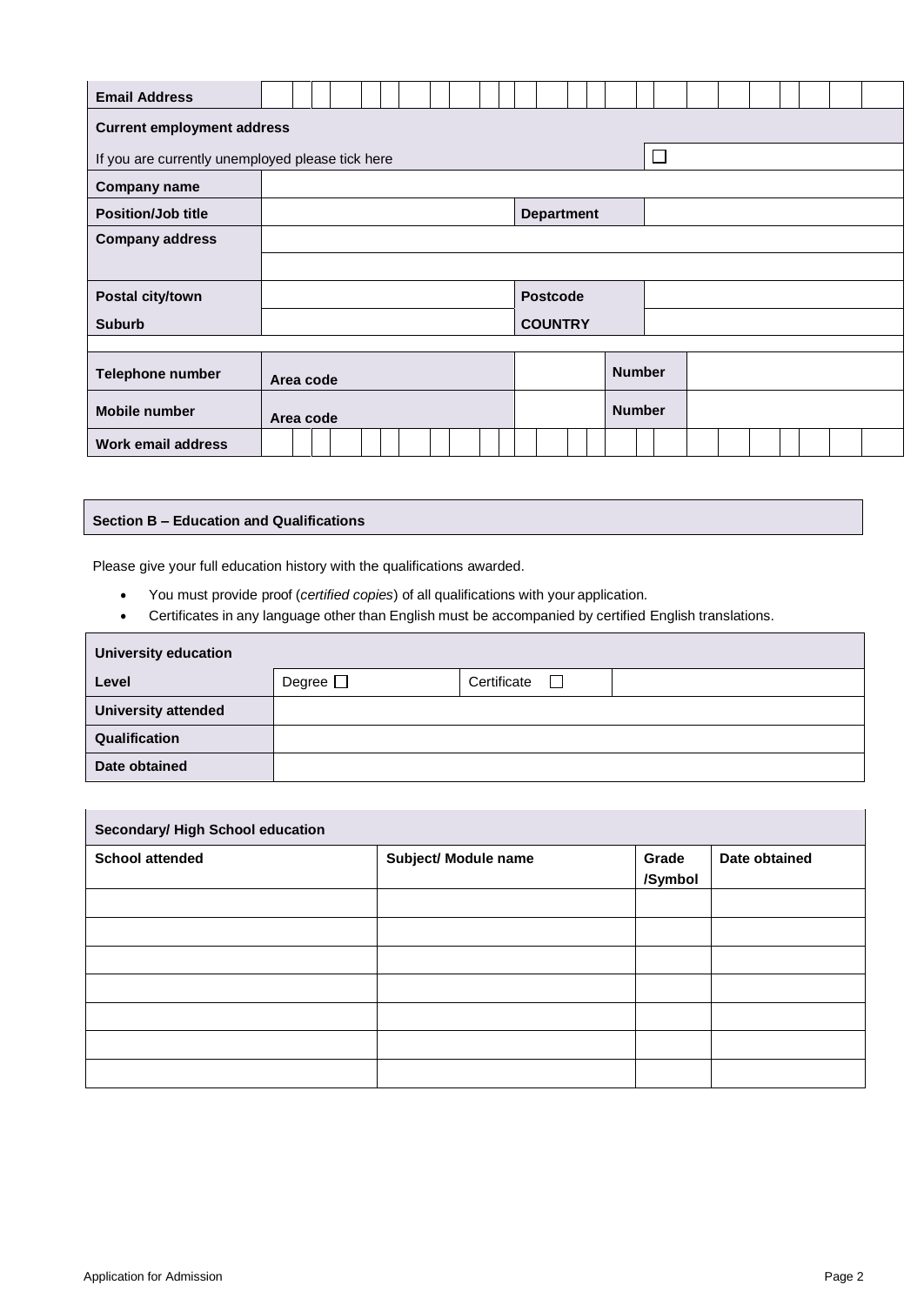## **Section C – Application fee payment**

| The non-refundable application fee must accompany this application. Applications submitted without the necessary  |              |                                                                            |                                                       |  |  |  |  |  |  |  |
|-------------------------------------------------------------------------------------------------------------------|--------------|----------------------------------------------------------------------------|-------------------------------------------------------|--|--|--|--|--|--|--|
| fees will not be processed. Application fees should be paid directly into the Institution's bank account. No cash |              |                                                                            |                                                       |  |  |  |  |  |  |  |
| payments accepted at Administration Office.                                                                       |              |                                                                            |                                                       |  |  |  |  |  |  |  |
| Namibian students                                                                                                 | <b>SADC</b>  | Non-SADC                                                                   | A late application fee of N\$ 50-00 is added when the |  |  |  |  |  |  |  |
|                                                                                                                   | students     | students                                                                   | application form is submitted after the due date.     |  |  |  |  |  |  |  |
| N\$ 250 - 00                                                                                                      | N\$ 450 - 00 | N\$ 650 - 00<br>This is a once-off payment payable on initial application. |                                                       |  |  |  |  |  |  |  |

| If application fee payment is made via bank deposit or transfer, tick box below and attach proof or payment or<br>deposit slip. |                                                   |                                                          |                 |                              |  |  |  |  |  |  |  |
|---------------------------------------------------------------------------------------------------------------------------------|---------------------------------------------------|----------------------------------------------------------|-----------------|------------------------------|--|--|--|--|--|--|--|
| <b>Bank</b><br>N\$<br>Please enter the total amount of Bank transfer/ deposit<br>transfer/deposit                               |                                                   |                                                          |                 |                              |  |  |  |  |  |  |  |
| Bank transfer / deposits should be made to the following account:                                                               |                                                   |                                                          |                 |                              |  |  |  |  |  |  |  |
| <b>Account name</b>                                                                                                             | <b>I-CARE HEALTH</b><br><b>TRAINING INSTITUTE</b> | <b>Bank Name</b>                                         |                 | <b>STANDARD BANK NAMIBIA</b> |  |  |  |  |  |  |  |
| <b>Account number</b>                                                                                                           | 60004235664                                       | <b>Branch name</b>                                       | <b>KATUTURA</b> |                              |  |  |  |  |  |  |  |
| <b>Branch code</b>                                                                                                              | 082972                                            | Use student initials and surname as reference on deposit |                 |                              |  |  |  |  |  |  |  |
| slip<br>Postal order and/ or Cheque method of payment NOT accepted.                                                             |                                                   |                                                          |                 |                              |  |  |  |  |  |  |  |

# **Section D – Guardian/ Person responsible for paying student's tuition fees**

| <b>Title</b>      | Miss $\Box$<br>Mr $\Box$<br>Mrs $\Box$ |                                | Other (please specify) |
|-------------------|----------------------------------------|--------------------------------|------------------------|
| <b>First name</b> |                                        | Middle name(s)                 |                        |
| <b>Surname</b>    |                                        |                                |                        |
| <b>Gender</b>     | Male $\Box$<br>Female $\Box$           | <b>Relationship to student</b> |                        |
| <b>ID Number</b>  |                                        |                                |                        |

| <b>Current residential address</b>   |           |  |           |  |  |  |  |               |  |                 |  |               |  |  |  |  |  |  |  |  |  |
|--------------------------------------|-----------|--|-----------|--|--|--|--|---------------|--|-----------------|--|---------------|--|--|--|--|--|--|--|--|--|
| <b>Erf number and Street</b><br>name |           |  |           |  |  |  |  |               |  |                 |  |               |  |  |  |  |  |  |  |  |  |
| Postal city/town                     |           |  |           |  |  |  |  |               |  | <b>Postcode</b> |  |               |  |  |  |  |  |  |  |  |  |
| <b>Suburb</b>                        |           |  |           |  |  |  |  |               |  | <b>COUNTRY</b>  |  |               |  |  |  |  |  |  |  |  |  |
| <b>Telephone number</b>              |           |  | Area code |  |  |  |  |               |  |                 |  | <b>Number</b> |  |  |  |  |  |  |  |  |  |
| <b>Mobile number</b>                 | Area code |  |           |  |  |  |  | <b>Number</b> |  |                 |  |               |  |  |  |  |  |  |  |  |  |
|                                      |           |  |           |  |  |  |  |               |  |                 |  |               |  |  |  |  |  |  |  |  |  |